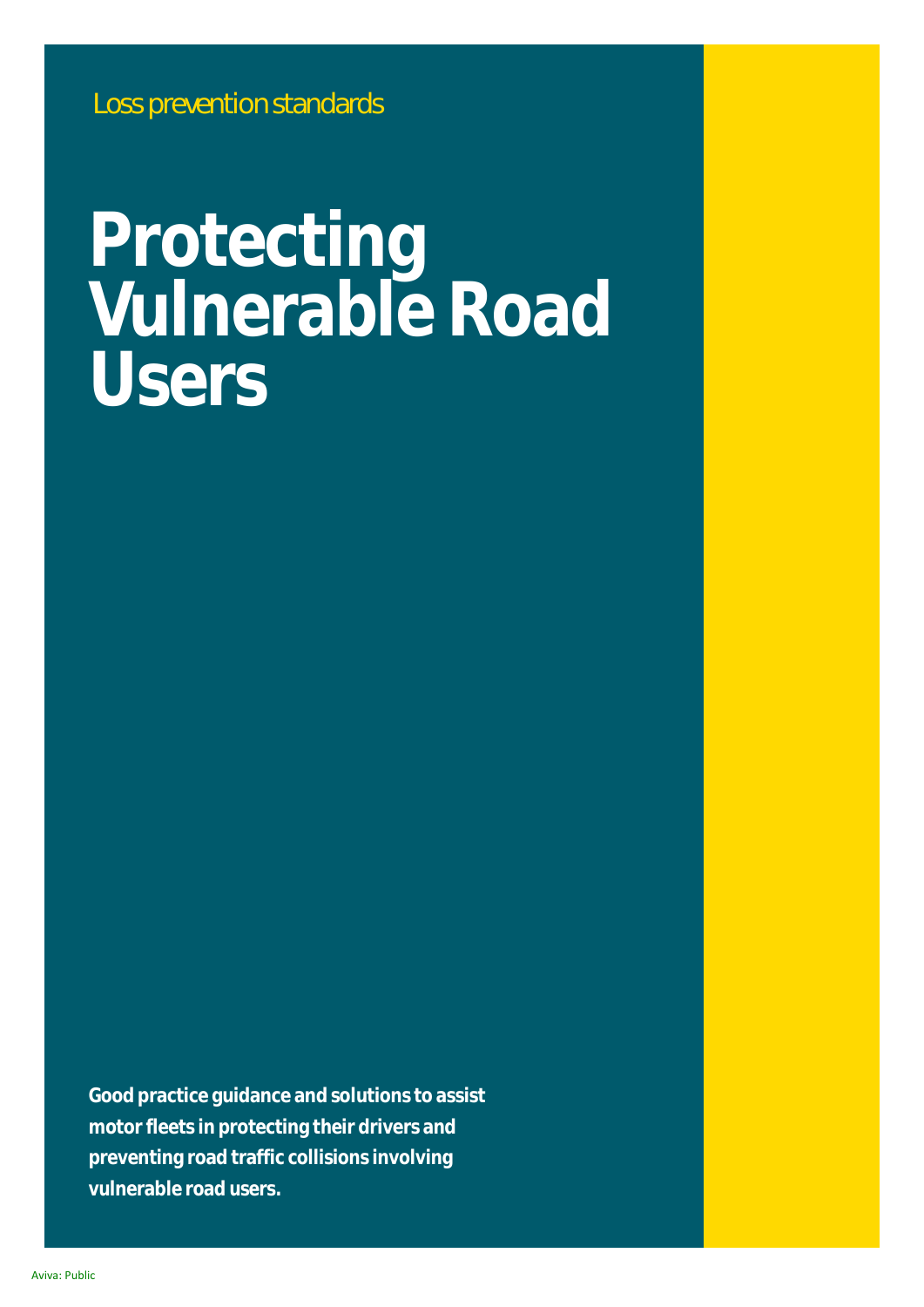# **Protecting Vulnerable Road Users**



## **Introduction**

As we begin to return to our normal routines and more people are taking to the roads, the volume of traffic will increase, as will the number of vulnerable road users (VRU) on the roads. We anticipate that it will take a little time for people to familiarise themselves with driving, particularly those that will be resuming longer journeys and those commuting and travelling in busy urban environments.

VRU is a collective term used to describe pedestrians, in particular children, the elderly, cyclists, motor cyclists and horse riders. The reason they are defined as vulnerable is when they are on the road they are not protected by a vehicle and its safety features and are less visible to drivers, which increases the likelihood of being injured or killed if involved in a road traffic collision.



All road users, including VRU, have a responsibility to use roads as safely as possible. Typical examples would be cyclists using lights during the hours of darkness and pedestrians using pedestrian crossings where available. Ultimately drivers have a duty of care to all road users and specifically to VRU.

There are practical steps that can be taken by motor fleet operators in order to reduce the likelihood of a VRU collision.

#### **Risk Assessments**

Businesses need to establish the hazards associated with driving for work including how to protect VRU. A driving at work risk assessment should consider the vehicle, driver, journey and activities associated with driving for work, to ensure robust management of work-related road risks is in place that will assist in protecting your driver, and other road users as well as preventing road traffic collisions. The protection of VRU will need to be considered across all of these elements.

#### **Vehicle**

When selecting vehicles for purchase, lease or hire there are many considerations for Fleet Managers from suitability for the activities undertaken, routes completed, loads carried, weight savings, safety features, ergonomics, environmental impact and costs. The driver's visibility and blind spots should also be high on the selection criteria as these will assist in protecting the driver and VRU.

Progress in technology for cars and commercial vehicles has seen improved safety features such as Autonomous Emergency Braking (AEB) and Advanced Driver Assistance Systems (ADAS), features which in time will lead to autonomous vehicles. We are now starting to see in commercial vehicles the introduction of lower cabs, glazed doors and increased glazing in the cab providing drivers with eye level contact with VRU, enabling engagement and awareness with other road users.

For car fleets, the European New Car Assessment Programme [\(Euro NCAP\)](https://www.euroncap.com/en) safety ratings now include VRU Protection, which considers how well cars protect VRU with whom they might collide. In these tests, the potential risks of injuries to a pedestrian's head, pelvis, upper and lower leg are assessed. Cars which perform well can gain additional points if they have an AEB system which recognises pedestrians and cyclists. These scores alongside those for Safety Assist and Occupant Protection can provide an indication of the level of protection for VRU.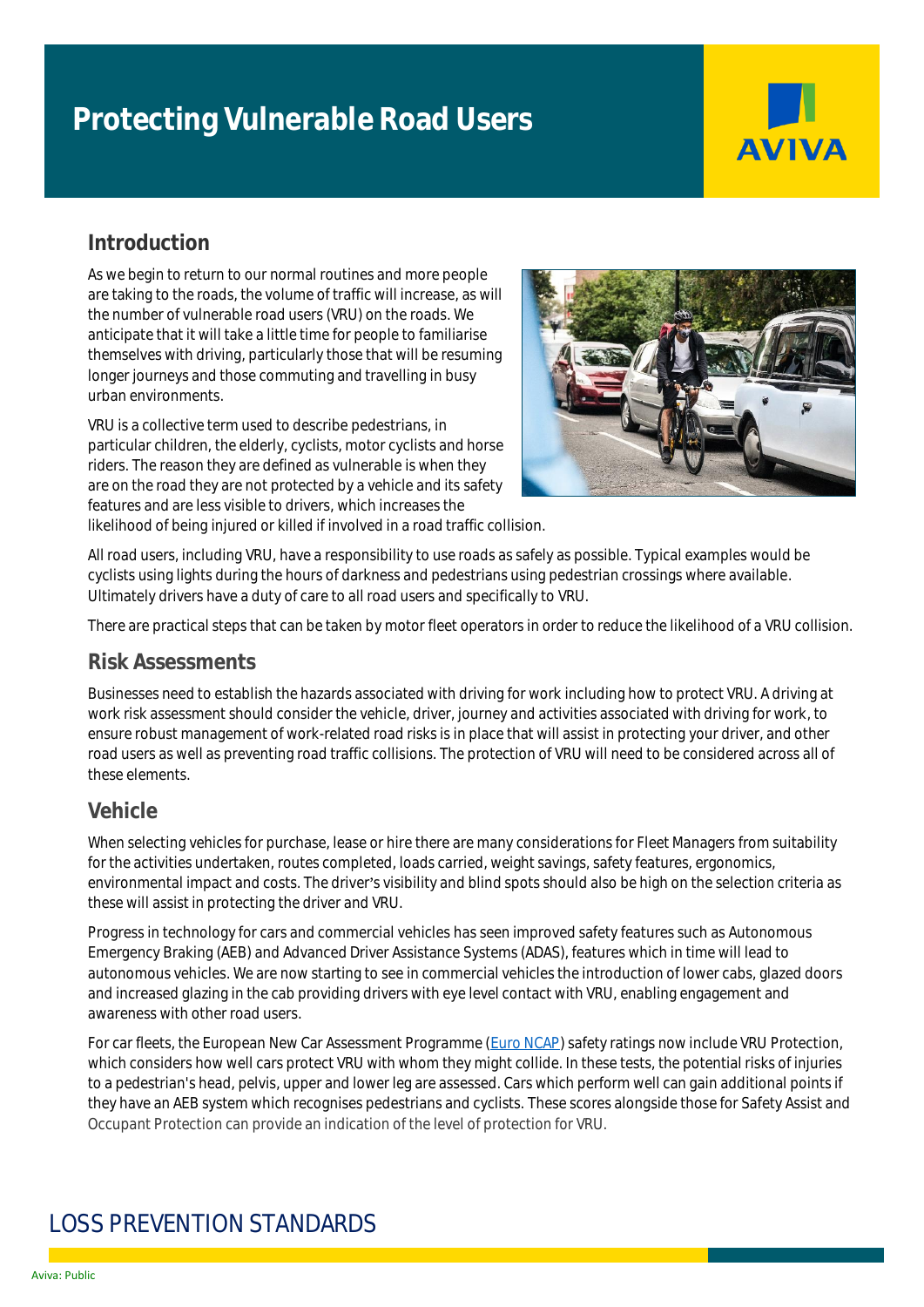

## **Vehicle Blind Spots**

When looking to protect drivers and VRU, the driver's visibility and reduction of blind spots is paramount. Good visibility will enable drivers to safely drive and complete manoeuvres, allowing them to see other road users and hazards on the roads and enabling the driver to respond accordingly. When we look at visibility in vehicles it is considered in the following categories:

- $\bullet$  Direct vision areas visible to the driver through the vehicle windows
- Indirect vision areas visible to the driver through the use of mirrors
- Blind spot areas around the vehicle that are not visible to the driver normally due to the structure of the vehicle. This can be at the front, rear and side of the vehicle

Businesses need to consider these three elements not only when choosing a vehicle, but also when planning routes and considering additional retrofitted equipment.

## **Blind Spot Devices**

#### **Mirrors All vehicles**

As many collisions involving VRU and stationary objects occur nearside, a focus on the use of this mirror is key for any driver and should be monitored during in-vehicle assessments, and appropriate awareness raised with all drivers.

To address indirect vision in vehicles over 3.5 tonnes, European Directives require mirrors, camera monitors or devices to be fitted to observe the traffic area adjacent to the vehicle. Class IV wide angle mirrors or immediately in front of the vehicle and Class V close proximity mirrors directly beside and below the passenger door are required.

For vehicles over 7.5 tonnes and manufactured after 2007 they must also be fitted with a Class VI mirror for the blind spot in front of the vehicle. For further information provided by the Driver and Vehicle Standards Agency[, click here.](https://assets.publishing.service.gov.uk/government/uploads/system/uploads/attachment_data/file/980128/hgv-inspection-manual.pdf)

#### **In Vehicle Cameras All Vehicles**

A range of cameras can be installed to assist in detecting VRU and stationary objects to assist the driver, as well as advising how far away a stationary object is when reversing.

In commercial vehicles the use of scanning cameras, reversing cameras as well as 360-degree cameras which provide the driver with a surround view of the vehicle in real-time on their in-cab monitor, can greatly assist the driver.

However, drivers must not rely solely on monitors, but also use their mirrors to maintain full visibility around their vehicle.

#### **Proximity Scanning Cameras - LGV and HGV**

Proximity scanning systems can prevent and/or minimise collisions with VRU and stationary objects. These systems sense when VRU or stationary objects are in close proximity either when the vehicle is travelling at 20 mph or less, when undertaking slow manoeuvres, reversing or when turning left. The detection system can alert both the driver and the cyclist or pedestrian to the potential danger of being in close proximity to the vehicle. An audible and visual in-cab warning can advise the driver which sensors are activated and the proximity of the obstacle, enabling them to respond accordingly.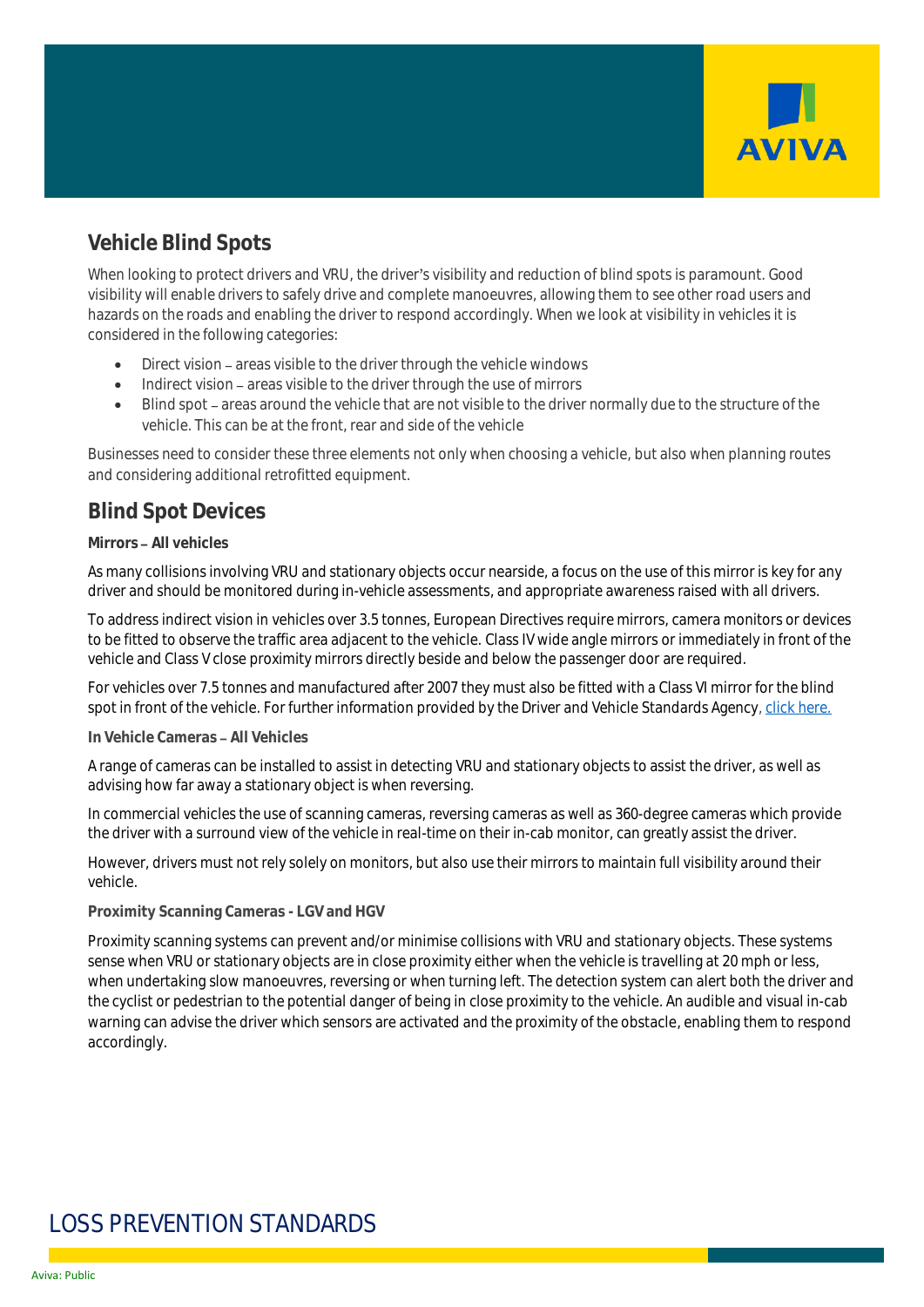

#### **Side Guards LGV and HGV**

Side underrun protection guards reduce the likelihood of injury to pedestrians, cyclists and motorcyclists when struck by a vehicle travelling in a forward direction. They are fitted to deflect and to stop people going underneath the sides of the vehicle. Additional information on vehicle side guards i[s available here.](https://www.gov.uk/government/publications/side-guards-lateral-protection-device-guidance)

#### **Audible Alerts Van (reversing alert), LGV and HGV**

When vehicles are turning left or reversing, an audible alarm and/or message can advise pedestrians and cyclists of the driver's intention to turn or reverse. Drivers should not rely on the alarms being followed by other road users as they can often be ignored or even not heard before making a manoeuvre.

#### **Signage LGV and HGV**

Display pictorial stickers and markings on the rear of the vehicles to inform and alert other road users of the hazards when they are in proximity to the vehicle.

#### **Fresnel Lenses LGV and HGV**

A Fresnel Lens is a clear, thin plastic lens fitted to the inside of the vehicle's passenger door window that provides the driver with a downward view close to and around the vehicle's passenger door mirror blind spot area. This assists with identifying VRU within the blind spot area. The correct fitting of these devices, maintaining the right position and cleanliness are key, as if not maintained they may impact on their safe use.

#### **Direct Vision Standard (DVS)**

The Mayor of London in conjunction with Transport for London (TfL) has developed the world's first Direct Vision [Standard and Safety Permit Scheme](https://tfl.gov.uk/info-for/deliveries-in-london/delivering-safely/direct-vision-in-heavy-goods-vehicles) for lorries over 12 tonnes, entering or operating in Greater London from October 2020. The DVS was introduced as there are significantly more collisions between LGVs and cyclists in London than most regions of the country and double the amount of the total frequency for Great Britain. It was created to improve the safety of all road users, particularly VRU by awarding a vehicle star rating, based on how much an LGV driver can see, directly through the cab windows. TfL are also lobbying the European Commission for changes in international vehicle safety and design regulations, to push for long term improvements to future LGV fleets. For further details please see the Aviva Loss Prevention Standard LGV Safety Permit and Direct Vision Standard.

*Enforcement of the standard was introduced from 1 March 2021 to give businesses more time to meet the new standards in the wake of the disruption caused by the COVID-19 pandemic.*

#### **Journey and Route Planning**

Review your journey and route planning and where possible avoid those areas where there is a high likelihood of incidents involving VRU such as schools, residential areas and town centres. Should these journeys be necessary then adequate precautions should be put in place, for example, using the right vehicle for the job, the use of vehicle safety technology, and adequate training and education for drivers operating in these areas.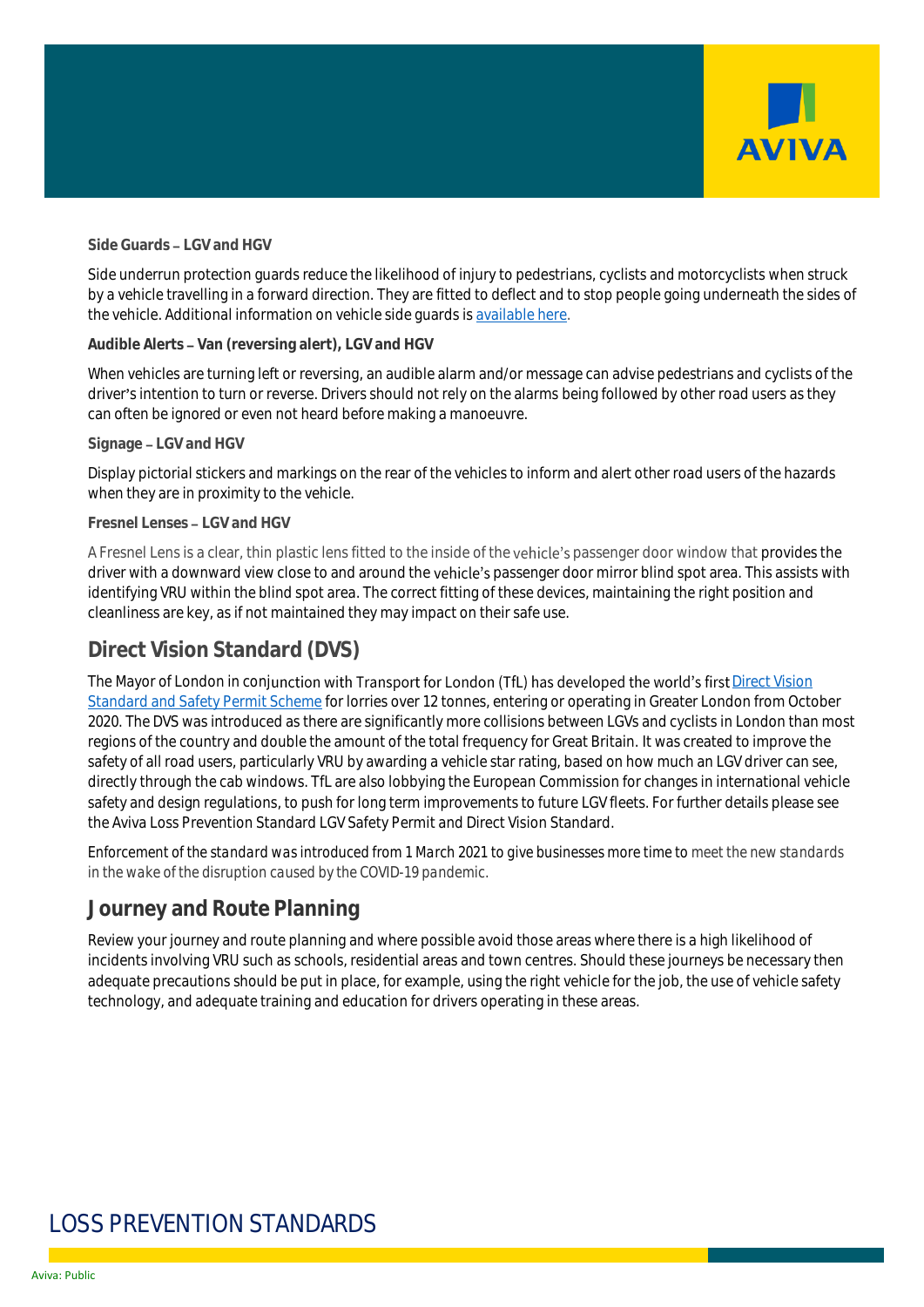

#### **Driver Awareness**

It is essential to provide those who drive for work with relevant information, instruction and training on how to safely operate on the road and share this space with others. During employee induction and on a regular basis, ensure up to date information and appropriate guidance is provided which is relevant for your business operations.

Road Traffic Collisions (RTC) involving VRU are more likely to occur when turning left, pulling away at junctions, changing lanes or overtaking and manoeuvring including reversing. It is important to communicate and engage with drivers to raise their awareness of the potential risks, such as through the use of toolbox talks and safety campaigns, for example:

- Understanding who are the most vulnerable on our roads and why
- Raising awareness of the changes to the Highway Code relating to the Hierarchy of Road Users and their individual responsibilities for the safety of all other road users
- Effective use of the current vehicle's safety technology that is provided including its limitations
- Potential hazards related to the changes in road layouts such as the increase in cycle lanes and shared pedestrian spaces, etc.
- To ensure that drivers are aware of the risks of conducting slow speed manoeuvres. This includes carrying out a dynamic risk assessment, ensuring effective all round observations, the checking of blind spots and making sure that it is safe prior to commencing any manoeuvre

Collisions involving slow speed manoeuvres are on the increase across many fleets. These low costs/high frequency events can cause large financial costs to a business over a sustained period of time and can make the potential of a more serious incident more likely. Using vehicle safety technology correctly supported with appropriate training can reduce the numbers of such incidents.

## **E-scooters**

In this ever changing environment new challenges appear, for example E-scooters. Since August 2020 E-scooter trials have been taking place in the UK, and during these trials scooter users will be able to legally use the UK road network. [Click here](https://www.gov.uk/government/publications/e-scooter-trials-guidance-for-local-areas-and-rental-operators/e-scooter-trials-guidance-for-local-areas-and-rental-operators) for further information produced by the Department for Transport on E-scooter trials.

There are a number of dangers associated with E-scooters that drivers need to be aware of. They are less visible, less stable and less able to cope with poor road surfaces, weather conditions and other road hazards. Standing scooters are inherently unstable, and are more difficult to control with narrow bars, small wheels and tyres. They can struggle to deal with rough road surfaces, some even have none-pneumatic solid tyres, and many cheaper E-scooters can be badly designed and manufactured, with poor brakes and inadequate deck height.

Visibility of scooters particularly at night and in poor weather conditions can be limited, and this is partially due to the rear tail-light area being small and having less room to fit an appropriate light. Also, a rear light would be positioned just a few inches above the ground, making it difficult for drivers to see, particularly from the cab of larger vehicles.

## **Driver Behaviour Monitoring**

It is important to proactively manage driver behaviour and the utilisation of vehicle safety technology will greatly assist in this process. It will be able to identify those drivers who demonstrate poor driving behaviour, enabling businesses to intervene with targeted coaching and additional trend development. Where incidents have been avoided, the footage could be developed into an in-house training video. Such a process keeps the profile and presence of in-vehicle cameras raised and may improve driving behaviours, resulting in a reduction of RTC.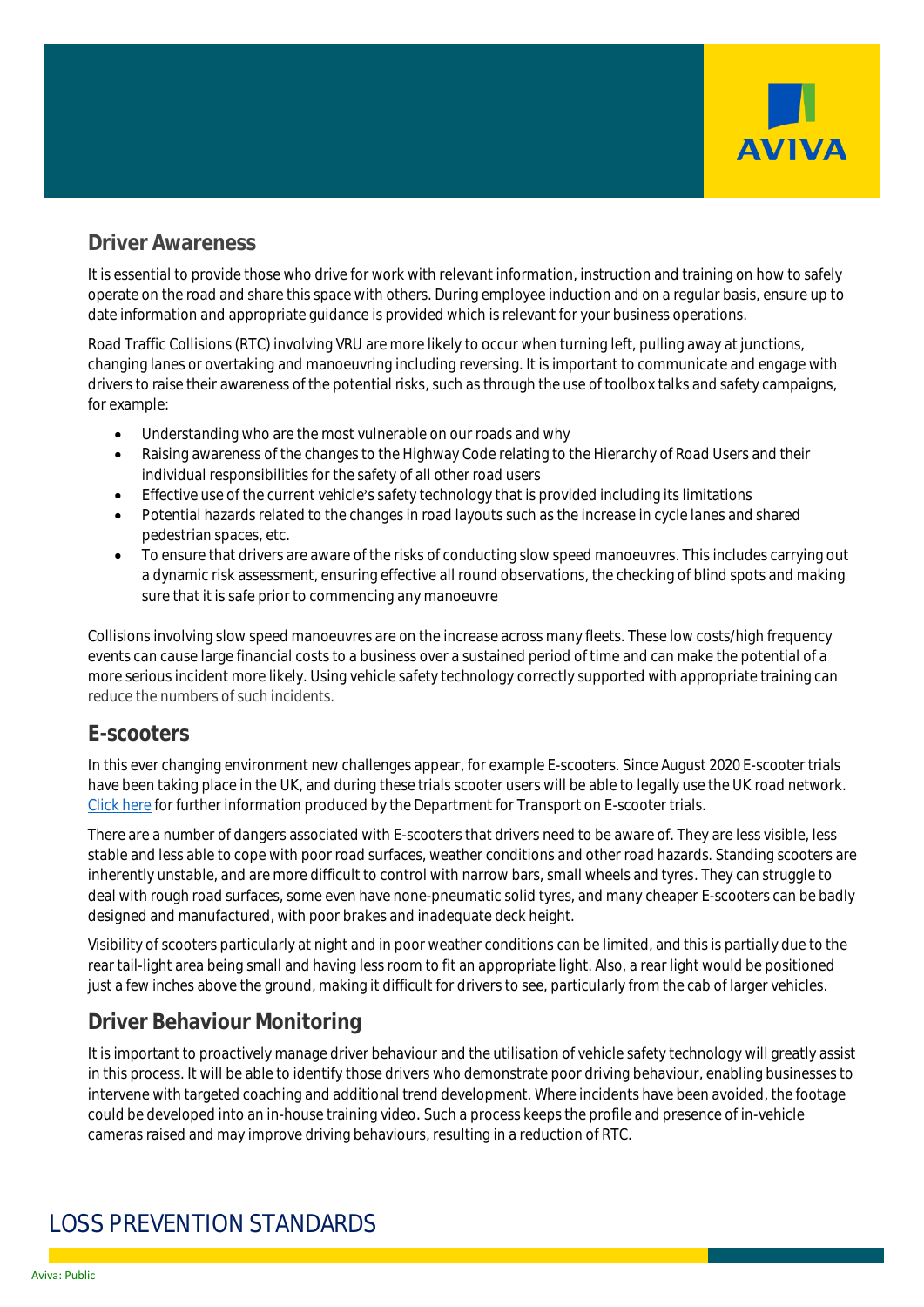

## **Collision and Claims Data Analysis**

By regularly analysing the outcomes of your incident investigations and your claims data you will be able to identify incident trends and their underlying and root causes. This approach will support the development of a robust driver risk management strategy, continually improve the management of motor risk and help to deliver a reduction in the number of incidents.

## **Compliance Schemes**

Many commercial fleet operators now seek accreditation through voluntary schemes such as the Fleet [Operator](https://www.fors-online.org.uk/cms/)  [Recognition Scheme](https://www.fors-online.org.uk/cms/) (FORS), [Construction Logistics and Community Safety](https://www.clocs.org.uk/) (CLOCS) an[d Van Excellence.](http://www.vanexcellence.co.uk/) These schemes encourage adoption of best practice, including training, the adoption of safer vehicles and modern technology, all of which are designed to reduce the risk and impact of VRU collisions.

## **Engaging the Community**

If there are roads local to your organisation's sites where you think VRU may be particularly at risk or where local people have expressed concerns, you could take an active part in engaging with local community bodies as part of the company's Corporate and Social Responsibility policy (CSR). Brake, the UK's largest road safety charity, host [Road Safety Week](http://www.roadsafetyweek.org.uk/) each November and provide practical advice and promotional material to help organisations promote road safety within the local community.

#### **Checklist**

A Protecting Vulnerable Road Users Checklist is presented in Appendix 1 which can be tailored to your own organisation.

## **Specialist Partner Solutions**

Aviva Risk Management Solutions can offer access to a wide range of risk management products and services via our network of Specialist Partners who are reputable companies offering agreed discounted rates for Aviva customers.

For more information please visit:

Aviva Risk Management Solutions - Specialist Partners

#### **Sources and Useful Links**

• The Highway Code: [204-225 Road Users Requiring Extra Care](https://www.highwaycodeuk.co.uk/road-users-requiring-extra-care.html)

## **Additional Information**

Relevant Loss Prevention Standards include:

• LGV Safety Permit and Direct Vision Standard

To find out more, please visit [Aviva Risk Management Solutions](https://www.aviva.co.uk/risksolutions/) **or speak to one of our advisors.**

**Email us at [riskadvice@aviva.com](mailto:riskadvice@aviva.com) or call 0345 366 6666.\***

\*Calls may be recorded and/or monitored for our joint protection.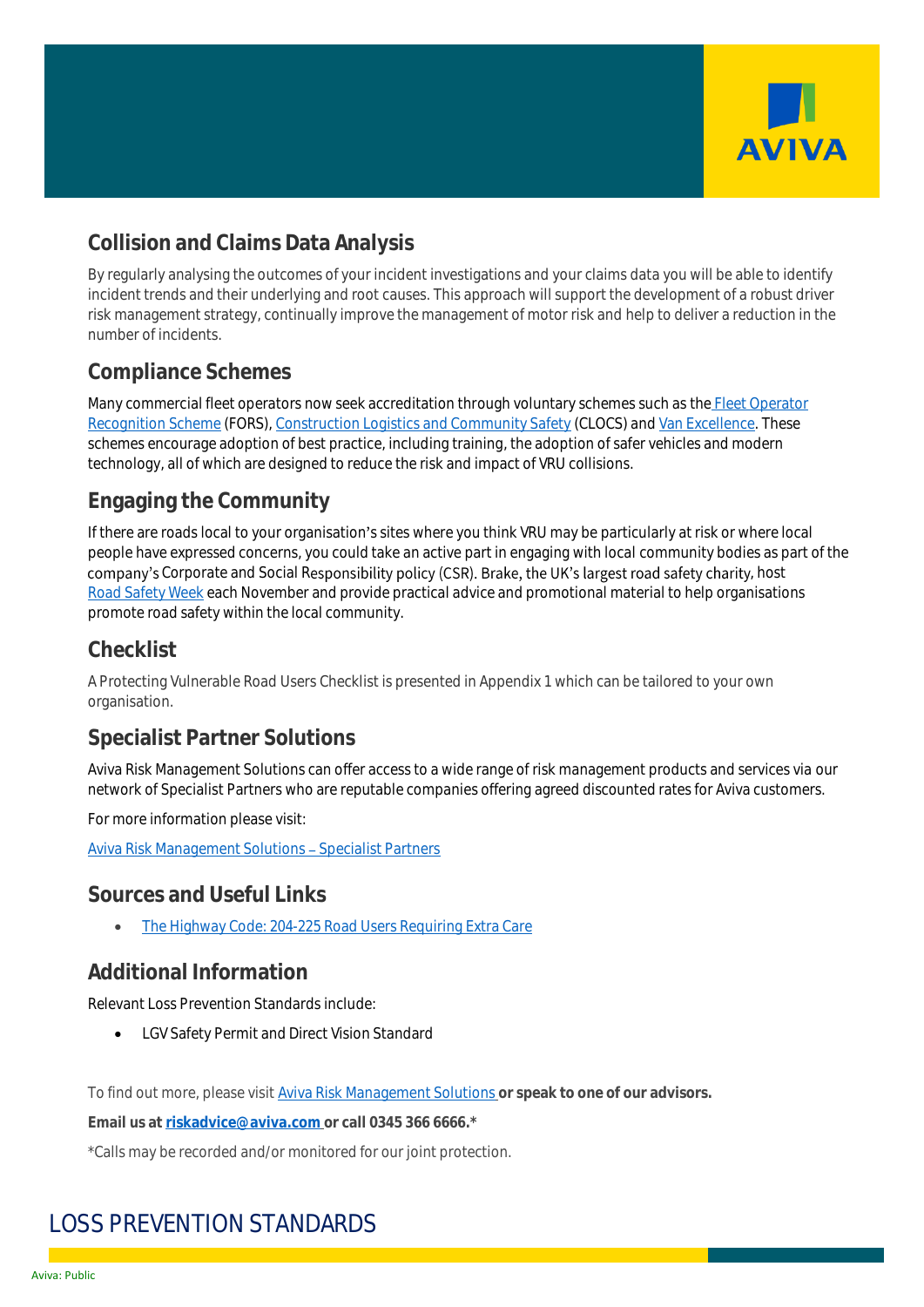# Appendix 1 - Protecting Vulnerable **Road Users Checklist**



| Location                          |  |
|-----------------------------------|--|
| Date                              |  |
| Completed by (name and signature) |  |

|    | Protecting Vulnerable Road Users                                                                                                                                                                                                                                                                                                                                               | Y/N | Comments |
|----|--------------------------------------------------------------------------------------------------------------------------------------------------------------------------------------------------------------------------------------------------------------------------------------------------------------------------------------------------------------------------------|-----|----------|
|    | Policy and Procedures                                                                                                                                                                                                                                                                                                                                                          |     |          |
| 1. | Have you identified control measures to protect your drivers<br>and VRU in your driving at work risk assessments?                                                                                                                                                                                                                                                              |     |          |
| 2. | Do you include protecting VRU in your driving at work policy?                                                                                                                                                                                                                                                                                                                  |     |          |
| 3. | Have you communicated your driving at work policy to all<br>relevant employees?                                                                                                                                                                                                                                                                                                |     |          |
| 4. | Do you include safety guidance for your drivers on protecting<br>VRU in the following driver handbooks:<br>Commercial vehicles?                                                                                                                                                                                                                                                |     |          |
|    | Company cars?<br>Grey fleet?<br>$\bullet$<br>Cycle for work schemes?<br>$\bullet$                                                                                                                                                                                                                                                                                              |     |          |
| 5. | Does your drivers' handbook safety guidance on VRU include:                                                                                                                                                                                                                                                                                                                    |     |          |
|    | Responsibilities to other road users including VRU?<br>Being diligent to VRU in town centres, residential<br>$\bullet$<br>areas and near schools?<br>Importance of checking blind spots?<br>$\bullet$<br>Undertaking safe manoeuvres?<br>$\bullet$<br>Journey planning?<br>$\bullet$<br>Changes to Highway Code?<br>Awareness of new road layouts?<br>Awareness of E-scooters? |     |          |
| 6. | Have you received written confirmation that your employees<br>have read and understood the company driver handbooks?                                                                                                                                                                                                                                                           |     |          |
|    | Route Planning                                                                                                                                                                                                                                                                                                                                                                 |     |          |
| 7. | When planning your commercial vehicles' routes and delivery<br>points, do you take into consideration how you can reduce<br>the potential interaction with VRU?                                                                                                                                                                                                                |     |          |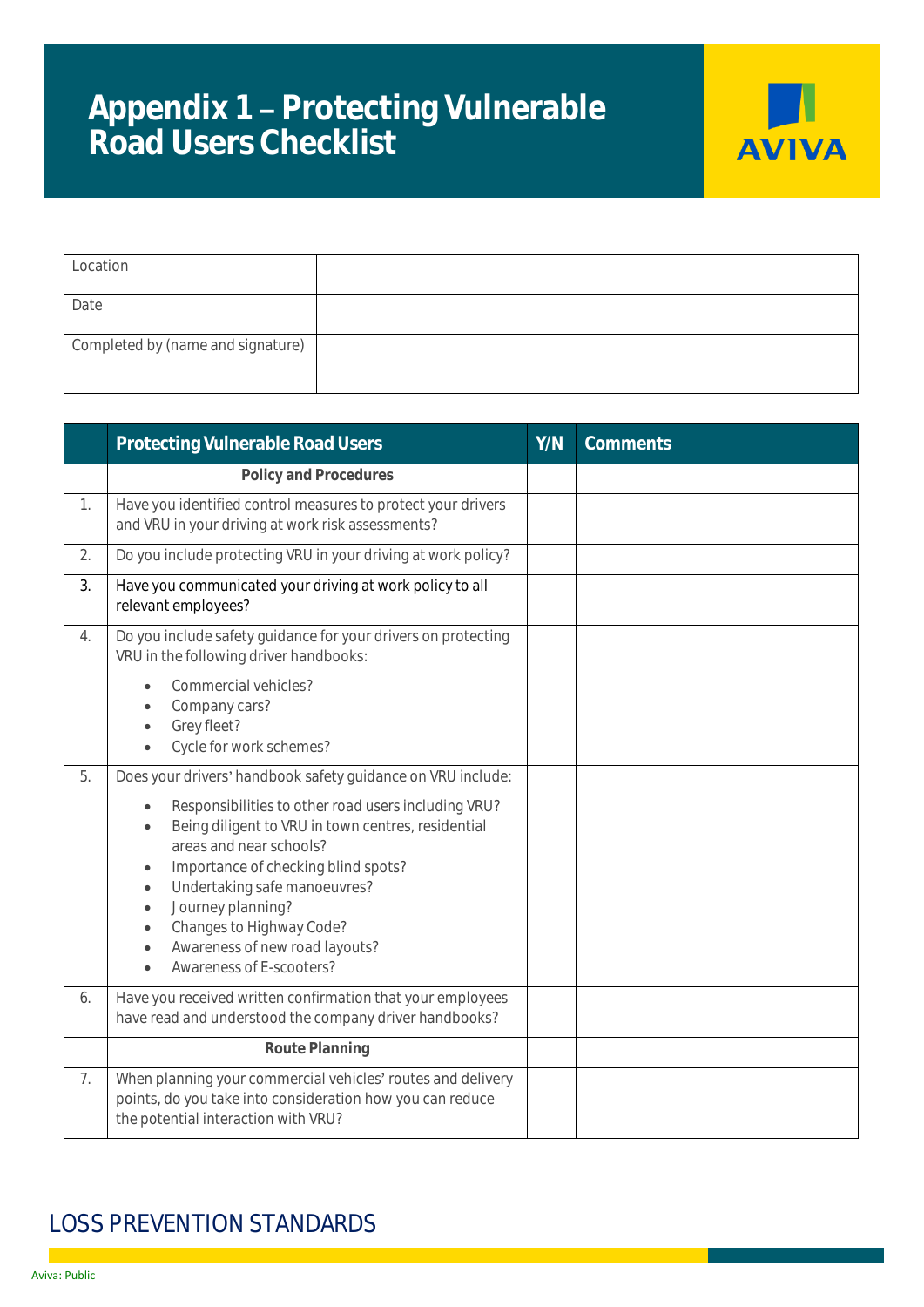

|     | Protecting Vulnerable Road Users Contd.                                                                                                                                                                                                                                                                                                                                                | Y/N | Comments |
|-----|----------------------------------------------------------------------------------------------------------------------------------------------------------------------------------------------------------------------------------------------------------------------------------------------------------------------------------------------------------------------------------------|-----|----------|
|     | Driver Training and Awareness                                                                                                                                                                                                                                                                                                                                                          |     |          |
| 8.  | Do you provide training and awareness to drivers about VRU?<br>This can include:                                                                                                                                                                                                                                                                                                       |     |          |
|     | Importance of safe manoeuvring?<br>$\bullet$<br>Distracted driving?<br>$\bullet$<br>Dynamic risk assessments?<br>$\bullet$<br>How to manoeuvre safely?<br>$\bullet$<br>Importance of safe separation distance when<br>$\bullet$<br>overtaking any VRU?<br>Correct use of safety technology?<br>$\bullet$<br>Changes to the Highway Code?<br>$\bullet$<br>Increased risk of E-scooters? |     |          |
|     | Vehicle Selection                                                                                                                                                                                                                                                                                                                                                                      |     |          |
| 9.  | When purchasing/leasing commercial vehicles are the<br>following features included as part of the selection process:<br>Minimising blind spots?<br>$\bullet$<br>Blind spot minimising technology?<br>$\bullet$<br>Protecting VRU?<br>$\bullet$                                                                                                                                         |     |          |
| 10. | When hiring commercial vehicles are minimising blind spots<br>and protecting VRU considered?                                                                                                                                                                                                                                                                                           |     |          |
| 11. | When purchasing/leasing company cars/vans are the<br>following features included as part of the selection process:<br>Minimising blind spots?<br>$\bullet$<br>Blind spot minimising technology?<br>$\bullet$<br>Features designed to minimise harm to VRU (Cars<br>$\bullet$<br>Euro NCAP rating, e.g., VRU Protection rating and<br>Safety Assist score)?                             |     |          |
|     | Road Traffic Collision Data                                                                                                                                                                                                                                                                                                                                                            |     |          |
| 12. | Are all RTC investigated?                                                                                                                                                                                                                                                                                                                                                              |     |          |
| 13. | Is the RTC investigation data analysed for:<br>Trends?<br>Effectiveness of training?<br>Vehicle appropriateness for the route?<br>$\bullet$<br>Correct use of blind spot aids and technology?                                                                                                                                                                                          |     |          |